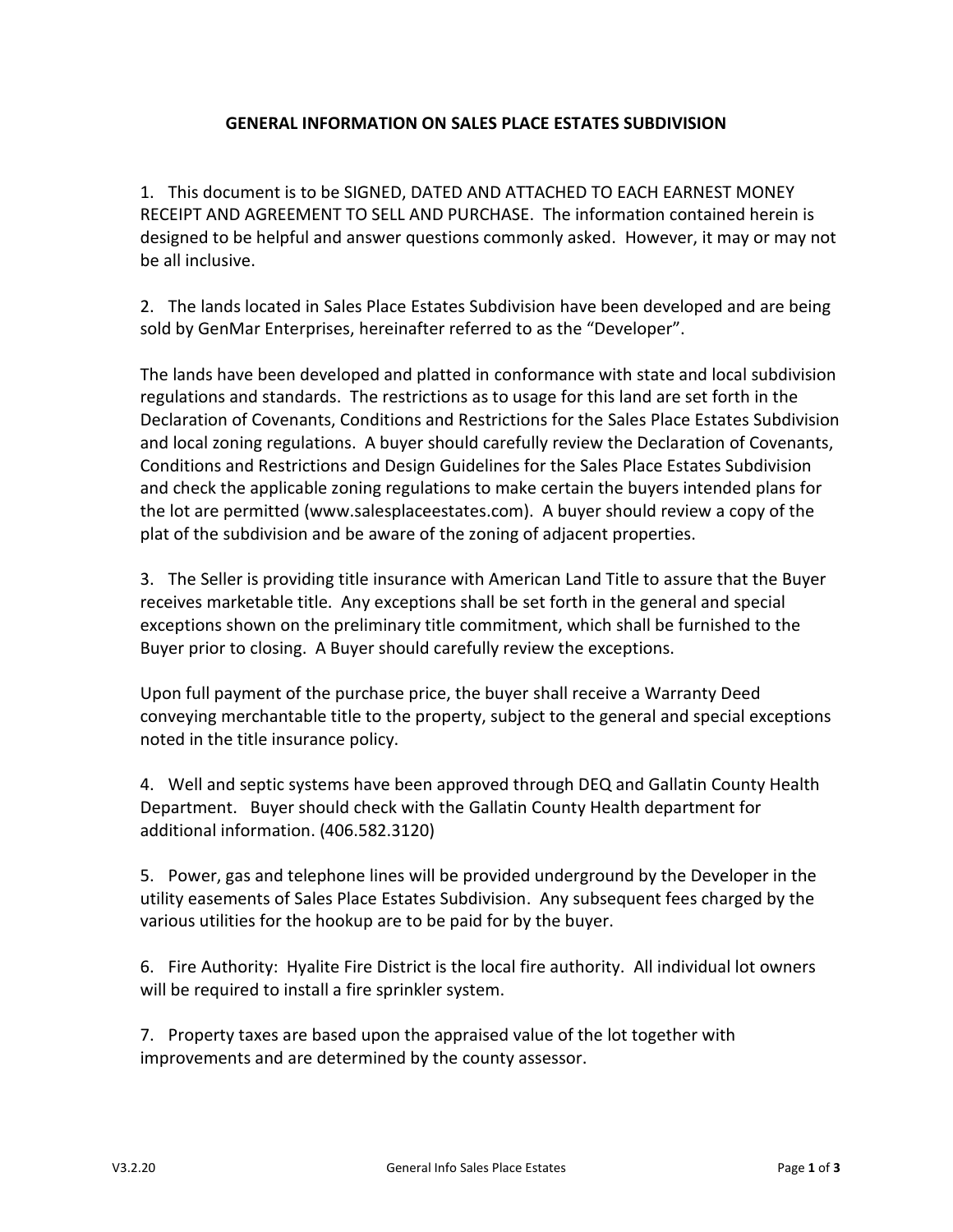8. All on site improvements including paved streets, irrigation water to curb stop, and necessary utilities within the Sales Place Estates Subdivision are being completed by the developer at his cost and no assessment will be made to the lot owner for these improvements.

9. Sales Place Estates Major Subdivision Property Owner's Association shall establish annual assessments for each lot. Currently, ROA dues are \$225.00 per quarter. This includes mowing and maintenance of parks and trails and snow plowing of roads.

10. Impact fees: Sales Place Estates is within Gallatin County, and is currently not subject to impact fees. If the County implements impact fees they would be the responsibility of each owner and are assessed at the time a land use permit is issued.

11. Setbacks: Building setbacks on lots are 25 feet from the front of the street, 20 feet from the rear lot line, 15 feet on the sides adjoining other lots or parkland and 15 feet on corner lots from the front of the street. Allowed encroachments to these setbacks are outlined in Section 1.05 of the Residential Design Guidelines.

12. Landscape guidelines: All Sales Place Estates lots are subject to strict landscaping guidelines outlined in Section 1.05 of the Design Guidelines. In addition to these guidelines, all lot owners shall install underground sprinkler systems and sod on their lots within 7 months of occupancy.

13. Storm Water Management Plan: Woodland Park would like to minimize and try to eliminate sediment tracked into the street and carried into the storm water collection system, as it can be costly to the homeowners to clean or rebuild. The following items will be required of builders and homeowners in the Sales Place Estates Subdivision.

- a. Shovel and sweep street if sediment is tracked into the street on a daily basis.
- b. Install gravel driveway at the beginning of house construction when backfilling the foundation.
- c. Minimize traffic around the house and encourage contractors to use the gravel driveway to access the house.
- d. Talk with sub-contractors about access to the house to minimize sediment in the street.
- e. \$1,000 deposit clean up.

14. Due to the relatively high groundwater table within the west lots. At this time, it is recommended that the following lots are built on a slab: Lots 20, 21 and 22. Basements may be approved on the following blocks: 16, 17 and 20.

15. One of the owners is a licensed realtor in the state of Montana.